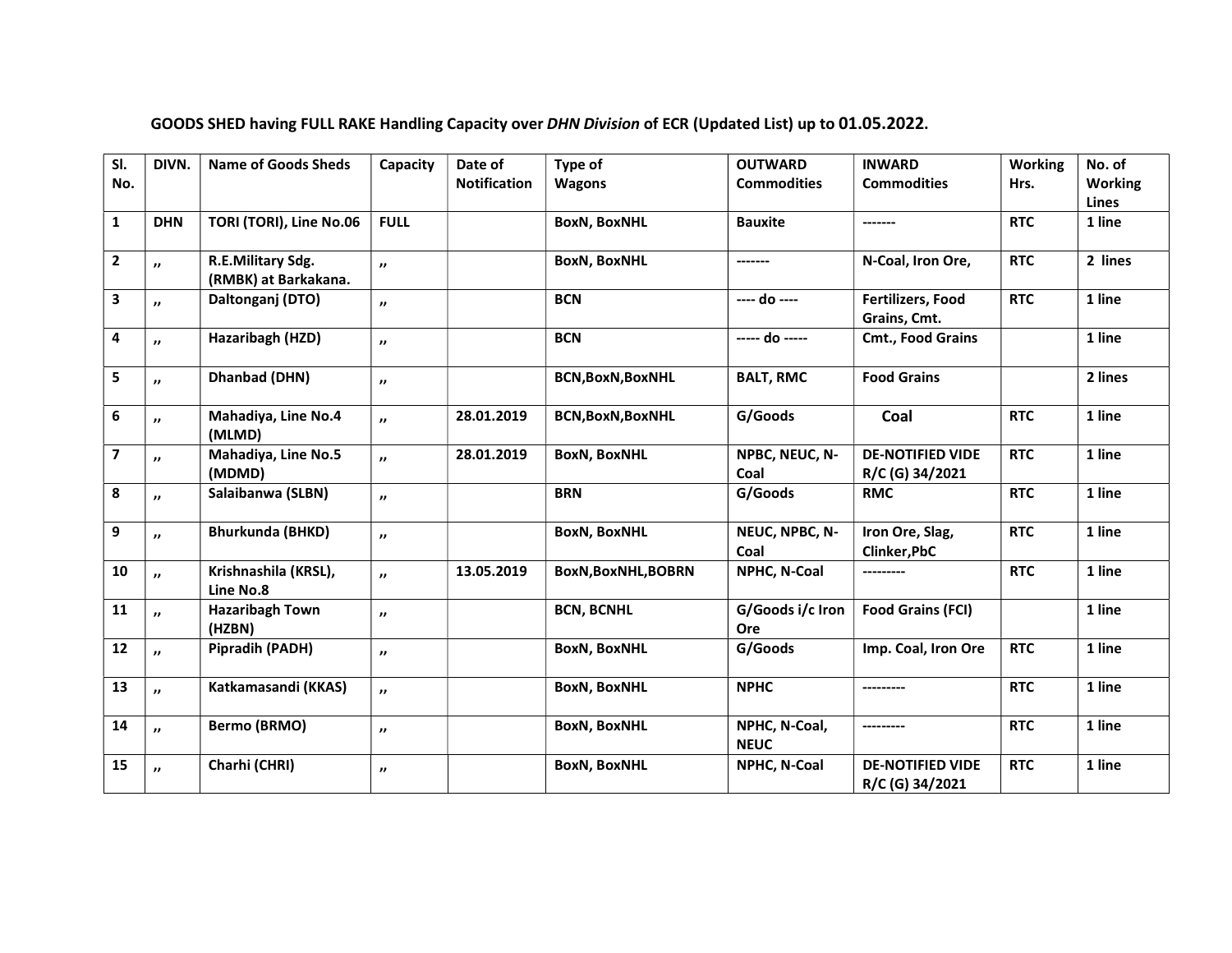| SI. |                     | <b>Name of Goods Sheds</b>                                 | Capacity              | Date of             | <b>Type of Wagons</b>              | <b>OUTWARD</b>                                    | <b>INWARD</b>                                                                                | Working    | No. of         |
|-----|---------------------|------------------------------------------------------------|-----------------------|---------------------|------------------------------------|---------------------------------------------------|----------------------------------------------------------------------------------------------|------------|----------------|
| No. | DIVN.               |                                                            |                       | <b>Notification</b> |                                    | <b>Commodities</b>                                | <b>Commodities</b>                                                                           | Hrs.       | <b>Working</b> |
|     |                     |                                                            |                       |                     |                                    |                                                   |                                                                                              |            | Lines          |
| 16  | <b>DHN</b>          | Kuju (KUJU)                                                | Full                  | 13.05.2019          | <b>BoxN, BoxNHL</b>                | N-Coal                                            | Imp. Coal, Iron Ore                                                                          | <b>RTC</b> | 1 line         |
| 17  | $\boldsymbol{\eta}$ | Krishnashila (KRSL), Line<br><b>No.7</b>                   | $\boldsymbol{\theta}$ | 13.05.2019          | BoxN, BoxNHL, BOBRN                | ** Fly Ash                                        | <b>Pb Coal</b>                                                                               | <b>RTC</b> | 1 line         |
| 18  | $\cdot$             | <b>Barkakana New Goods shed</b><br>in Old Sick Line (OSBK) | $\boldsymbol{\theta}$ |                     | <b>BoxN, BoxNHL</b>                | N-Coal                                            | N-Coal, Iron Ore,<br><b>MGNS</b>                                                             | <b>RTC</b> | 1 line         |
| 19  | $\cdot$             | <b>Sindri Marshalling Yard</b><br>(SNMY)                   | $\boldsymbol{\eta}$   |                     | <b>BoxN, BoxNHL</b>                | NPHC, N-Coal,<br><b>Stone chips</b>               | PbCoal                                                                                       | <b>RTC</b> | 1 line         |
| 20  | $\overline{ }$      | Patratu (PTRU)                                             | $\cdot$               |                     | <b>BoxN, BoxNHL</b>                | <b>NPBC</b>                                       | PbCoal                                                                                       | <b>RTC</b> | 1 line         |
| 21  | $\overline{ }$      | <b>Bandhua (BNF)</b>                                       | $\boldsymbol{\eta}$   |                     | BCN, BCNHL, BoxN,<br><b>BoxNHL</b> | Bagged/Loose<br>consignment                       | Bagged/Loose<br>consignment                                                                  |            | 1 lines        |
| 22  | $\cdot$             | <b>SPUR-III at SGRL</b>                                    | $\boldsymbol{\eta}$   |                     | <b>BoxN, BoxNHL</b>                | N-Coal                                            | <b>DE-NOTIFIED VIDE</b><br>R/C (G) 34/2021                                                   | <b>RTC</b> | 1 line         |
| 23  | $\boldsymbol{\eta}$ | SPUR-X at SGRL                                             | $^{\prime\prime}$     |                     | <b>BoxN, BoxNHL</b>                | N-Coal                                            | ------------                                                                                 | <b>RTC</b> | 1 line         |
| 24  | $\cdot$             | Kusunda (KDS)                                              | $^{\prime\prime}$     |                     | <b>BoxN, BoxNHL</b>                | N-Coal                                            | ----------                                                                                   |            | 1 line         |
| 25  | $\boldsymbol{\eta}$ | Kusmahi (KUHM)                                             | $^{\prime\prime}$     |                     | <b>BoxN, BoxNHL</b>                | N-Coal                                            |                                                                                              |            | 1 line         |
| 26  | $\overline{ }$      | SKTN - KRSL Old Line (KBJ<br>Line) (SLGS)                  | $\boldsymbol{\eta}$   |                     | <b>BoxN, BoxNHL</b>                | N-Coal                                            | ---------                                                                                    | <b>RTC</b> | 1 line         |
| 27  | $^{\prime\prime}$   | Bes (BES)                                                  | $\cdot$               |                     | <b>BoxN, BoxNHL</b>                | N-Coal                                            | ----------                                                                                   | <b>RTC</b> | 1 line         |
| 28  | $^{\prime\prime}$   | Biratoli, Line No.1 (BLBT)                                 | $\cdot$               |                     | <b>BoxN, BoxNHL</b>                | N-Coal                                            | ---------                                                                                    | <b>RTC</b> | 1 line         |
| 29  | $\cdot$             | <b>New Giridih (NGRH)</b>                                  | $\cdot$               |                     | <b>BoxN, BoxNHL</b>                | <b>All Commodities</b>                            | G/Goods, Iron Ore,<br>Iron Fines, Dolomite,<br>Lime Stone, Iron Slag,<br><b>Iron Billets</b> | <b>RTC</b> | 1 line         |
| 30  | $\boldsymbol{\eta}$ | Nagaruntari (NUQ)                                          | $^{\prime\prime}$     | 16.09.21            | <b>BoxN, BoxNHL</b>                | Lime Stone,<br>Dolomite, Bauxite,<br><b>Stone</b> |                                                                                              |            | 1 line         |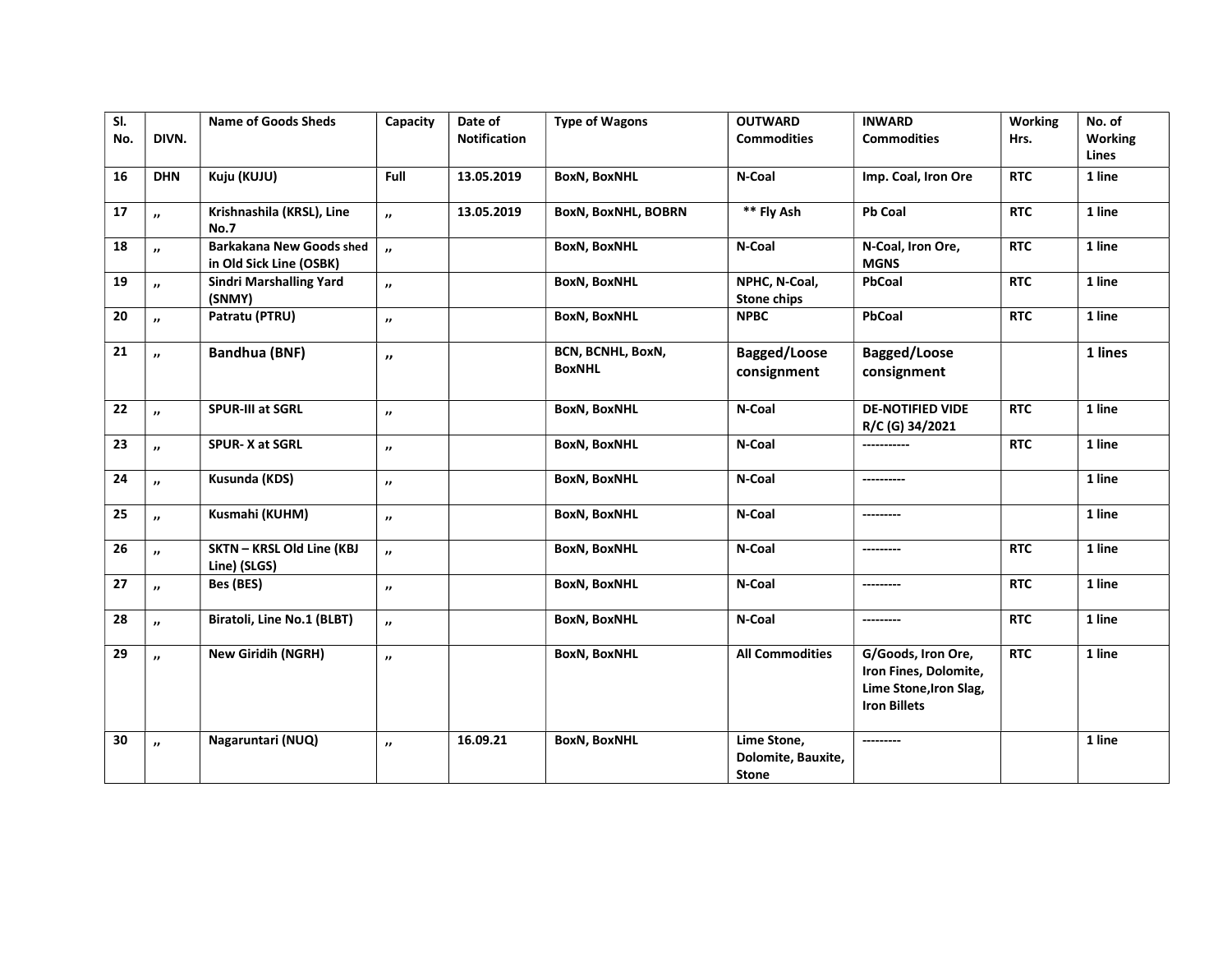| SI.<br>No.              | DIV.                    | <b>Name of Goods Sheds</b> | Capacity            | Date of<br><b>Notification</b> | <b>Type of Wagons</b>                     | <b>OUTWARD</b><br><b>Commodities</b>  | <b>INWARD</b><br><b>Commodities</b>                                               | <b>Working</b><br>Hrs. | No. of<br><b>Working</b><br><b>Lines</b> |
|-------------------------|-------------------------|----------------------------|---------------------|--------------------------------|-------------------------------------------|---------------------------------------|-----------------------------------------------------------------------------------|------------------------|------------------------------------------|
| $\mathbf{1}$            | <b>DNR</b>              | Arrah (ARA)                | Full                |                                | <b>BCN, BCNHL</b>                         | G/Goods                               | Fertilizers, Cmt.<br><b>Food Grains (FCI)</b>                                     |                        | 2 lines                                  |
| $\mathbf{2}$            | $\boldsymbol{\eta}$     | <b>Buxar (BXR)</b>         | $^{\prime\prime}$   |                                | <b>BCN, BCNHL</b>                         | G/Goods                               | Fertilizers, Cmt.                                                                 |                        | ---- do ----                             |
| $\mathbf{3}$            | $\boldsymbol{\eta}$     | Danapur (DNR)              | $\boldsymbol{\eta}$ |                                | <b>BCN, BCNHL, NMG</b>                    | G/Goods                               | Cmt., Auto                                                                        | <b>RTC</b>             | 3 DD lines                               |
| 4                       | $\mathbf{r}$            | Fatuha (FUT)               | $\boldsymbol{\eta}$ |                                | BCN, BOST, BRN, NMG                       | Onion, Salt,<br><b>Tarcoal, Slag</b>  | Auto, Cmt., Iron<br>Steel, Fertilizers,<br>Stone chips, Ballast,<br>Sand, Clinker | <b>RTC</b>             | 3 DD lines                               |
| 5                       | $\boldsymbol{\eta}$     | Jamui (JMU)                | $^{\prime\prime}$   |                                | <b>BRN, BCN, BCNHL</b>                    | <b>RMC</b>                            | <b>Fertilizers, Food</b><br>Grains, Cmt., Salt,                                   |                        | 1 line                                   |
| $\boldsymbol{6}$        | $\boldsymbol{\eta}$     | Kiul (KIUL)                | $\boldsymbol{\eta}$ |                                | <b>BCN, BCNHL</b>                         | G/Goods                               | Cmt.                                                                              |                        | --- do ----                              |
| $\overline{\mathbf{z}}$ | $\mathbf{r}$            | Warshaliganj (WRS)         | $\boldsymbol{\eta}$ |                                | <b>BCN, BCNHL</b>                         | G/Goods                               | Fertilizers, Cmt.<br><b>Food Grains</b>                                           |                        | 1 line                                   |
| 8                       | $\boldsymbol{\eta}$     | Sheikhpura (SHK)           | $\boldsymbol{\eta}$ |                                | <b>BCN, BCNHL</b>                         | <b>Ballast</b>                        | ---------                                                                         | <b>RTC</b>             | 1 line                                   |
| 9                       | $\overline{\mathbf{v}}$ | Wena (WENA)                | $^{\prime\prime}$   |                                | <b>BCN, BCNHL</b>                         | G/Goods                               | Stone, Onion, Cmt.,<br><b>Food Grains (FCI)</b>                                   |                        | 2 DD lines                               |
| 10                      | $\boldsymbol{\eta}$     | <b>Aunta Halt (ANAH)</b>   | $\boldsymbol{\eta}$ |                                | <b>BCN, BCNHL</b>                         | Fly Ash                               | ---------                                                                         |                        | 1 line                                   |
| 11.                     | $\overline{ }$          | Sirary (SRY)               | $^{\prime\prime}$   |                                | <b>BCN, BCNHL</b>                         | G/Goods                               |                                                                                   |                        | 1 line                                   |
| 12.                     | $\boldsymbol{\theta}$   | Chakand (CKH)              | $\boldsymbol{\eta}$ |                                | <b>BCN, BCNHL</b>                         | G/Goods                               | G/Goods                                                                           |                        | 1 line                                   |
| 13.                     | $\overline{\mathbf{v}}$ | Kheraundh (KRUH)           | $\boldsymbol{\eta}$ | 16.02.2022                     | <b>BCN, BCNHL</b>                         | <b>Bagged (Paddy,</b><br>Rice, Wheat) | <b>Bagged (Paddy,</b><br><b>Rice, Wheat)</b>                                      |                        | 1 line                                   |
| 14.                     | $\overline{ }$          | Dheena (DHA)               | $\boldsymbol{\eta}$ | 22.03.2022                     | <b>BCN, BCNHL,</b><br><b>BOXN, BOXNHL</b> | <b>RMC (Ballast)</b>                  | <b>RMC (Ballast)</b>                                                              |                        | 1 line                                   |

# GOODS SHED having FULL RAKE Handling Capacity over DNR Division of ECR (Updated List) up to 01.05.2022.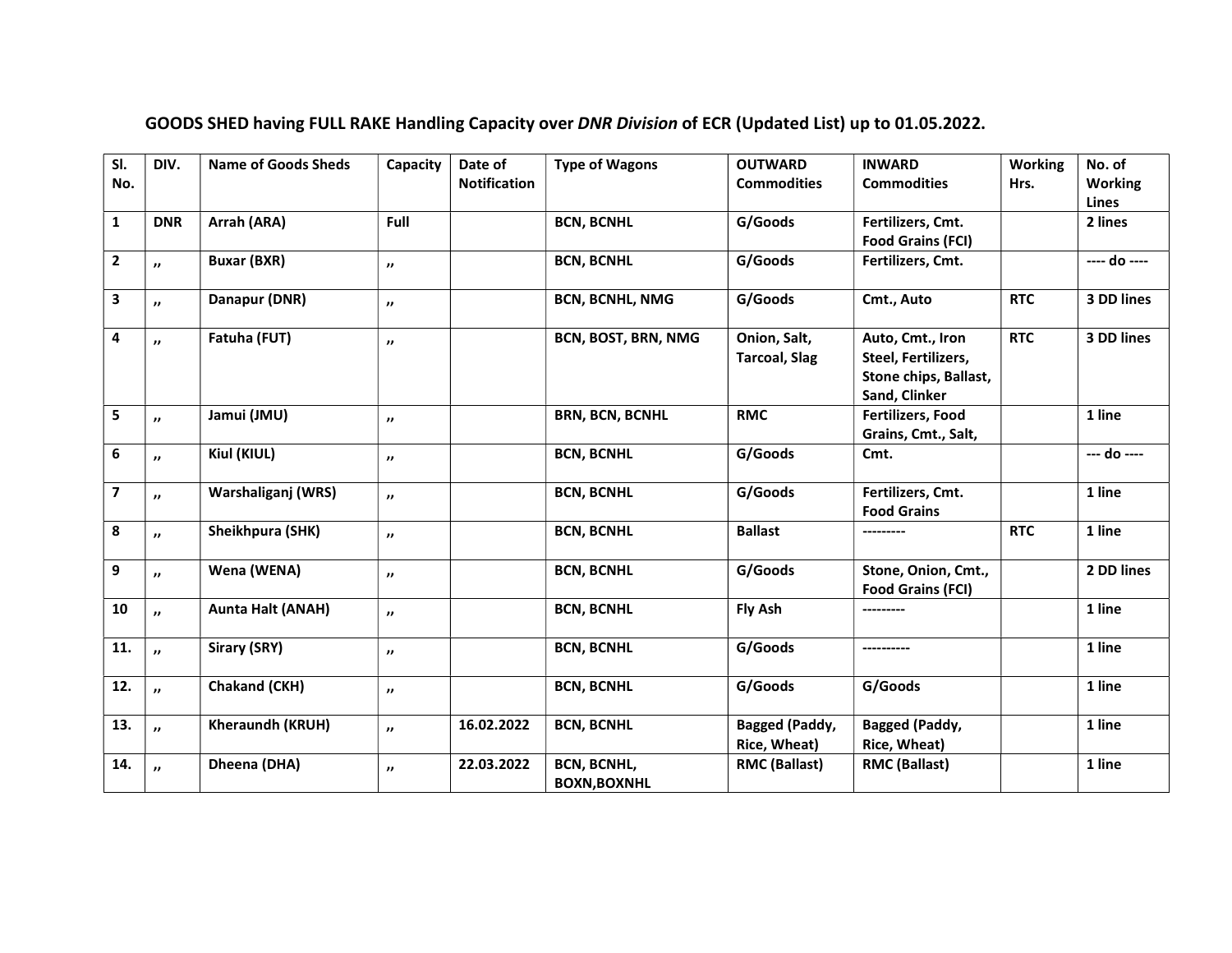| SI.                     | DIV.                    | <b>Name of Goods Sheds</b>                        | Capacity            | Date of             | <b>Type of Wagons</b>    | <b>OUTWARD</b>                                   | <b>INWARD</b>                                                | <b>Working</b> | No. of         |
|-------------------------|-------------------------|---------------------------------------------------|---------------------|---------------------|--------------------------|--------------------------------------------------|--------------------------------------------------------------|----------------|----------------|
| No.                     |                         |                                                   |                     | <b>Notification</b> |                          | <b>Commodities</b>                               | <b>Commodities</b>                                           | Hrs.           | <b>Working</b> |
|                         |                         |                                                   |                     |                     |                          |                                                  |                                                              |                | Lines          |
| $\mathbf{1}$            | <b>DDU</b>              | <b>Bhabua Road (BBU)</b>                          | Full                |                     | <b>BCN, BCNHL</b>        | <b>Food Grains</b>                               | Fertilizers, F.G.                                            |                | 1 line         |
|                         |                         |                                                   |                     |                     |                          | (FCI)                                            |                                                              |                |                |
| $\mathbf{2}$            | $\overline{\mathbf{v}}$ | DDU Coal U/L Siding                               | $\mathbf{r}$        |                     | <b>BoxN, BoxNHL</b>      | ---------                                        | Coal                                                         |                | 2 lines        |
| 3                       | $\boldsymbol{\eta}$     | Gaya (GAYA)                                       | $\boldsymbol{\eta}$ |                     | <b>BCN</b>               | G/Goods                                          | Fertilizers, Cmt.                                            |                | 1 line         |
| 4                       | $\boldsymbol{\eta}$     | Sonnagar (SEB),<br>Line No. 12                    | $\boldsymbol{\eta}$ |                     | <b>BoxN, BoxNHL</b>      | G/Goods                                          | Gypsum, Imp. Coal,<br>Clinker,                               | <b>RTC</b>     | 1 line         |
| 5                       | $\boldsymbol{\eta}$     | Sasaram (SSM)                                     | $\boldsymbol{\eta}$ |                     | <b>BCN, BCNHL</b>        | <b>Food Grains</b>                               | Cmt, Fertilizers,<br><b>Food Grains, Jute</b><br><b>Bags</b> | <b>RTC</b>     | 1 line         |
| 6                       | $\mathbf{v}$            | Down Loop No.2                                    | $\boldsymbol{\eta}$ |                     | <b>BCN</b>               | G/Goods except                                   | G/Goods except                                               |                | 1 line         |
|                         |                         | Manpur (MPO)                                      |                     |                     |                          | Sand                                             | Sand, Cmt.                                                   |                |                |
| $\overline{\mathbf{z}}$ | $\boldsymbol{\eta}$     | <b>DDU Goods Shed (DDU)</b>                       | $\boldsymbol{\eta}$ |                     | <b>BCN, BCNHL</b>        | G/Goods                                          | G/Goods                                                      | <b>RTC</b>     | 2 lines        |
| 8                       | $\boldsymbol{\eta}$     | Up Yard / DDU                                     | $\boldsymbol{\eta}$ |                     | <b>BCN, BCNHL</b>        | G/Goods                                          | G/Goods                                                      |                | 1 line         |
| 9                       | $\boldsymbol{\eta}$     | Anugrah Narayan Road<br>(AUBR)                    | $\boldsymbol{\eta}$ |                     | <b>BCN, BCNHL</b>        | <b>Food Grains,</b><br>Cmt.                      | <b>Cmt., Food Grains</b><br>(FCI)                            |                | 2 lines        |
| 10                      | $\boldsymbol{\eta}$     | Kosiara (KVQ)                                     | $\boldsymbol{\eta}$ |                     | <b>BCN, BCNHL</b>        | Sand, Paddy &<br>G/Goods                         | Sand, Paddy & G/<br>Goods                                    |                | 1 line         |
|                         |                         |                                                   |                     |                     |                          |                                                  |                                                              |                | 1 line         |
| ${\bf 11}$              | $\overline{ }$          | Japla (JPL) Line No.6                             | $\boldsymbol{\eta}$ |                     | <b>BCN, BCNHL</b>        | <b>Bagged &amp; Loose</b><br><b>Consignments</b> | <b>Bagged &amp; Loose</b><br><b>Consignments</b>             |                |                |
|                         |                         |                                                   |                     |                     |                          | <b>All Commodities</b>                           | <b>All Commodities</b>                                       |                | 2 lines        |
| 12                      | $\overline{\mathbf{v}}$ | Pahleja (PHE) Line No.2<br>for G/Shed & Line No.1 | $\mathbf{r}$        | 29.04.2019          | <b>BCN, BCNHL</b>        |                                                  | <b>Bagged &amp; Loose</b>                                    |                |                |
|                         |                         |                                                   |                     |                     |                          | <b>Bagged &amp; Loose</b>                        |                                                              |                |                |
|                         |                         | for CRWC                                          |                     |                     |                          | <b>Consignments</b>                              | <b>Consignments</b>                                          |                |                |
| 13                      | $\mathbf{v}$            | <b>Ismailpur (IMGE) UP</b>                        | $\boldsymbol{\eta}$ |                     | <b>BoxN, BoxNHL</b>      | <b>Bagged &amp; Loose</b><br><b>Consignments</b> |                                                              |                | 1 line         |
|                         |                         | <b>Common Loop</b>                                |                     |                     |                          |                                                  | -----------                                                  |                |                |
|                         |                         |                                                   |                     |                     |                          | (Sand, Stone                                     |                                                              |                |                |
|                         |                         |                                                   |                     |                     |                          | chips)                                           |                                                              |                |                |
| 14.                     | $\boldsymbol{\theta}$   | Sonnagar (SEB) L/No. 13                           | n,                  |                     | <b>BCN, BoxN, BoxNHL</b> | Loose & Bulk                                     | Loose & Bulk                                                 | <b>RTC</b>     |                |
|                         |                         |                                                   |                     |                     |                          | <b>Consignments</b>                              | <b>Consignments</b>                                          |                | 1 line         |

# GOODS SHED having FULL RAKE Handling Capacity over DDU Division of ECR (Updated List) up to 01.05.2022.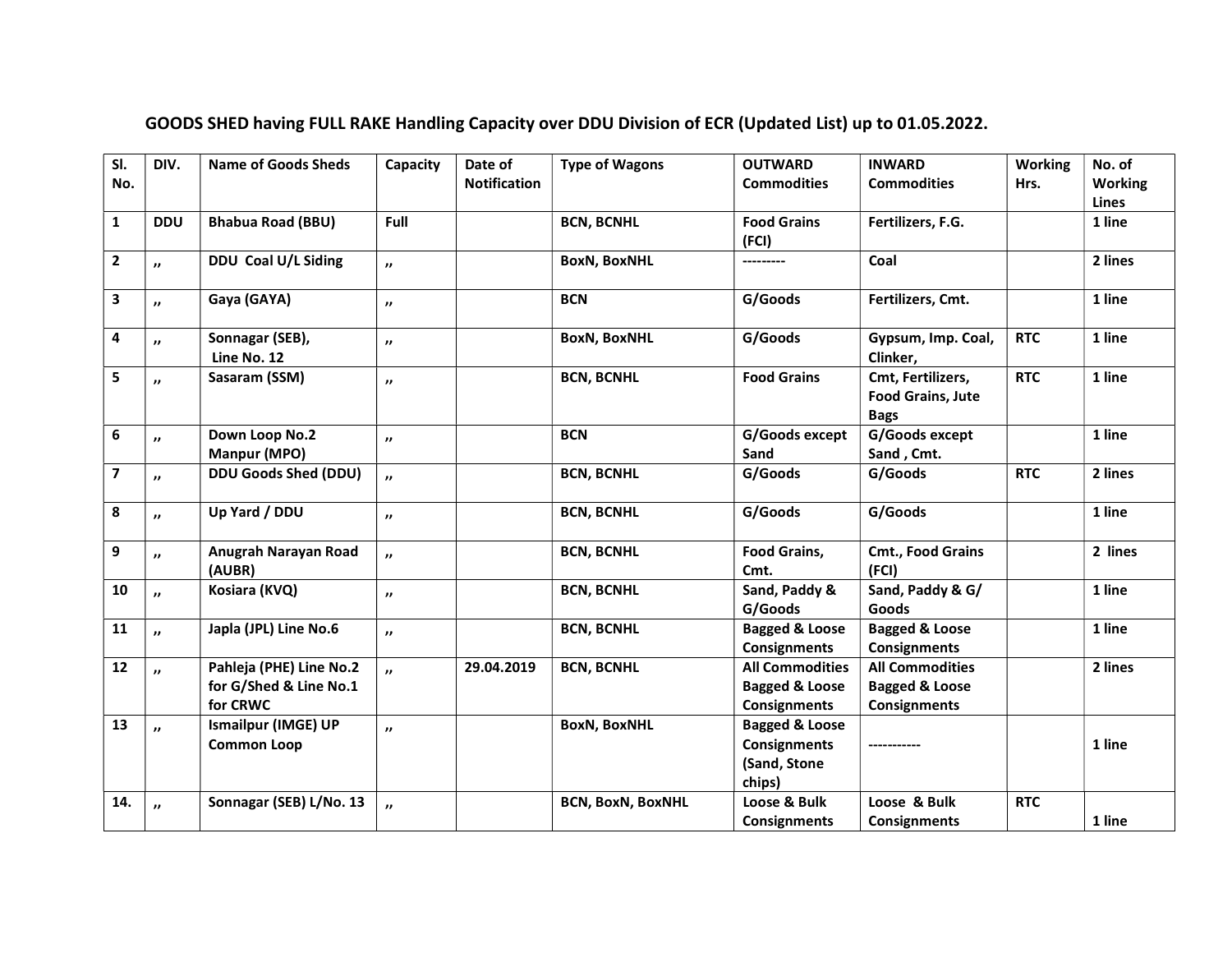| SI. | DIV.              | Name of Goods Sheds | Capacity | Date of             | <b>Type of Wagons</b> | <b>OUTWARD</b>     | <b>INWARD</b>      | Working | No. of  |
|-----|-------------------|---------------------|----------|---------------------|-----------------------|--------------------|--------------------|---------|---------|
| No. |                   |                     |          | <b>Notification</b> |                       | <b>Commodities</b> | <b>Commodities</b> | Hrs.    | Working |
|     |                   |                     |          |                     |                       |                    |                    |         | Lines   |
| 15. | <b>DDU</b>        | Satbahini (SZF)     | Full     | 16.02.2022          | <b>BCN. BCNHL</b>     | Sand               | --------           |         | 1 line  |
|     |                   |                     |          |                     |                       |                    |                    |         |         |
| 16. | $^{\prime\prime}$ | Dehri-on-sone (DOS) | "        | 18.02.2022/         | <b>BCN. BCNHL</b>     | Sand, Food         | ---------          |         | 2 lines |
|     |                   |                     |          | 08.04.2022          |                       | <b>Grains</b>      |                    |         |         |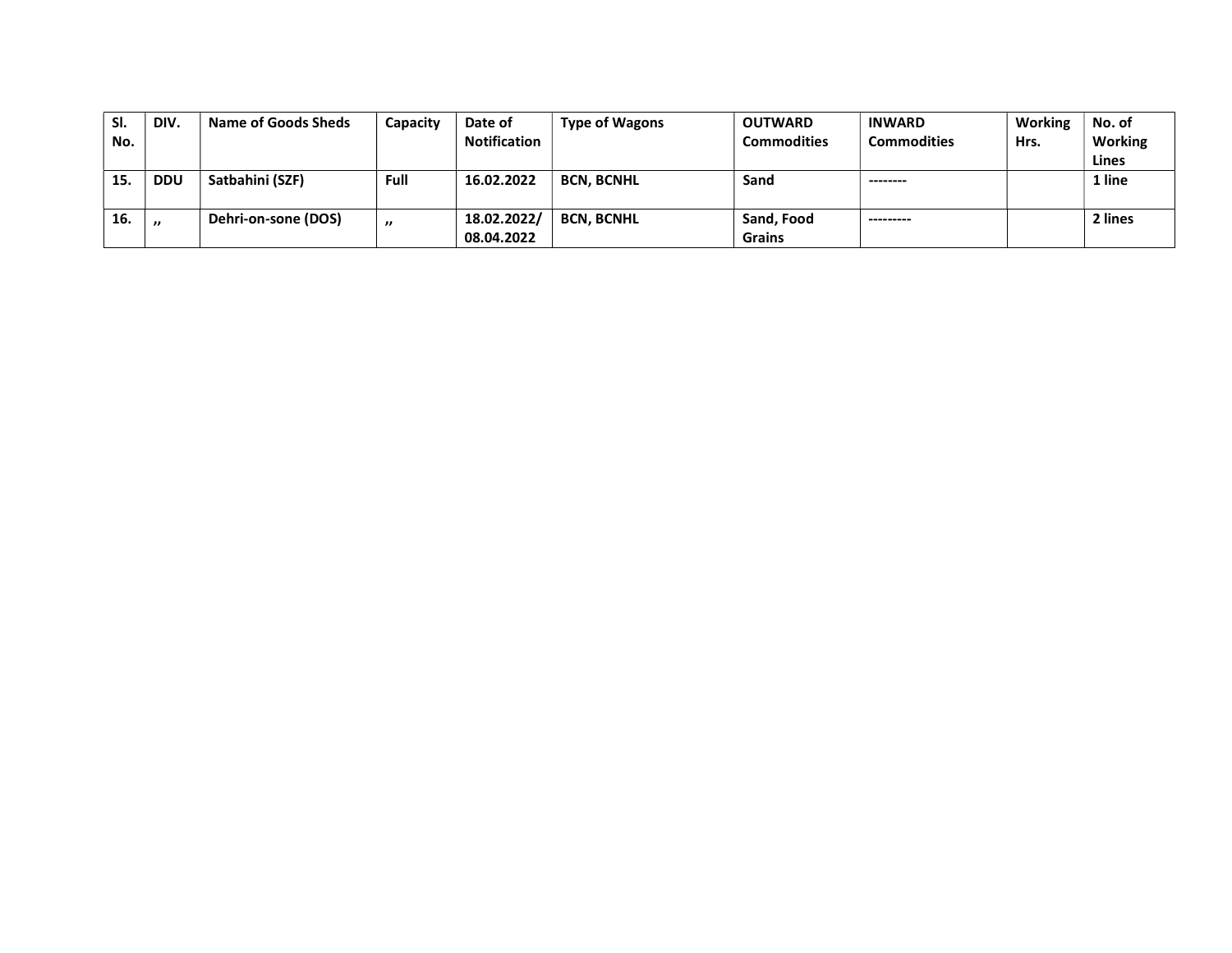| $\overline{\mathsf{SI}}$ . | DIV.                    | <b>Name of Goods Sheds</b> | Capacity            | Date of<br><b>Notification</b> | <b>Type of Wagons</b>    | <b>OUTWARD</b>     | <b>INWARD</b>                  | <b>Working</b> | No. of                  |
|----------------------------|-------------------------|----------------------------|---------------------|--------------------------------|--------------------------|--------------------|--------------------------------|----------------|-------------------------|
| No.                        |                         |                            |                     |                                |                          | <b>Commodities</b> | <b>Commodities</b>             | Hrs.           | <b>Working</b><br>Lines |
| $\mathbf{1}$               | <b>SEE</b>              | Barauni (BJU)              | Full                |                                | <b>BCN, BCNHL</b>        | G/ Goods,          | Cmt.,G/Goods,                  | <b>RTC</b>     | 2 lines                 |
|                            |                         |                            |                     |                                |                          | PbCoal,            | <b>Food Grains (FCI)</b>       |                |                         |
| $\mathbf{2}$               | $\mathbf{v}$            | Karpurigram (KPGM)         | $\boldsymbol{\eta}$ |                                | <b>BCNHL</b>             | G/Goods            | Cmt, Stone chips,              | <b>RTC</b>     | 3 lines                 |
|                            |                         |                            |                     |                                |                          |                    | <b>Fertilizers</b>             |                |                         |
| 3                          | $\boldsymbol{\eta}$     | Khagaria (KGG)             | $\boldsymbol{\eta}$ |                                | <b>BCN, BCNHL</b>        | <b>Maize</b>       | <b>Cmt, Fertilizers</b>        | <b>RTC</b>     | 1 line                  |
|                            |                         |                            |                     |                                |                          |                    | <b>Food Grains (FCI)</b>       |                |                         |
| 4                          | $\boldsymbol{\eta}$     | Mansi (MNE)                | $^{\prime\prime}$   |                                | <b>BCN, BCNHL</b>        | <b>Maize</b>       | I/W Loose                      |                | 1 line                  |
|                            |                         |                            |                     |                                |                          |                    | <b>Consignments</b>            |                |                         |
|                            |                         |                            |                     |                                |                          |                    | (Stone, Sand, Balt,            |                |                         |
|                            |                         |                            |                     |                                |                          |                    | <b>Stone Dust)</b>             |                |                         |
| 5                          | $\boldsymbol{\eta}$     | Narayanpur Anant           | "                   |                                | <b>BCN, BCNHL</b>        | G/Goods            | Cmt, DOC, E-Oil,               | <b>RTC</b>     | 4 lines                 |
|                            |                         | (NRPA)                     |                     |                                |                          |                    | Fertilizers, IMOP,             |                |                         |
|                            |                         |                            |                     |                                |                          |                    | JUTM, PbCoal, Salt,            |                |                         |
|                            |                         |                            |                     |                                |                          |                    | <b>Stone, Food Grains</b>      |                |                         |
| 6                          | $\mathbf{v}$            | Naugachhia (NNA)           | $\boldsymbol{\eta}$ |                                | <b>BCN, BCNHL</b>        | <b>Maize</b>       | Cmt, salt, Food                | <b>RTC</b>     | 1 line                  |
|                            |                         |                            |                     |                                |                          |                    | <b>Grains</b>                  |                |                         |
| $\overline{\mathbf{z}}$    | $\boldsymbol{\eta}$     | Sarai (SAI)                | $^{\prime\prime}$   |                                | <b>BCN, BCNHL</b>        | G/Goods            | <b>Bagged</b>                  | <b>RTC</b>     | 1 line                  |
|                            |                         |                            |                     |                                |                          |                    | <b>Consignments</b>            |                |                         |
| 8                          | $\boldsymbol{\eta}$     | Semapur (SMO)              | $\boldsymbol{\eta}$ |                                | <b>BCN</b>               | <b>Maize</b>       | --------                       |                | 1 line                  |
|                            |                         |                            |                     |                                | <b>BCN</b>               |                    |                                | <b>RTC</b>     | 2 lines                 |
| 9                          | $\boldsymbol{\eta}$     | Garhara (GHZ)              | $^{\prime\prime}$   |                                |                          | <b>Stone Chips</b> | <b>Stone Chips, Coal</b>       |                |                         |
| 10                         | $\overline{\mathbf{v}}$ | Turki (TUR)                | $^{\prime\prime}$   |                                |                          | Only for RO-RO     | ----------                     | <b>RTC</b>     |                         |
|                            |                         |                            |                     |                                |                          |                    |                                |                |                         |
| 11                         | $\overline{\mathbf{v}}$ | Nayagaon (NYO)             | $\boldsymbol{\eta}$ |                                | <b>BCN, BCNHL</b>        | G/Goods            | <b>Stone &amp; Clinker and</b> |                | 1 line                  |
|                            |                         |                            |                     |                                |                          |                    | Coal                           |                |                         |
| 12                         | $\overline{\mathbf{v}}$ | Tilrath (TIL)              | $^{\prime\prime}$   |                                | <b>BCN, BCNHL</b>        | G/Goods            | G/Goods excluding              | <b>RTC</b>     | 1 line                  |
|                            |                         |                            |                     |                                |                          | excluding POL      | <b>POL</b>                     |                |                         |
| 13                         | $\boldsymbol{\theta}$   | <b>Chaksikander (CSR)</b>  | $\boldsymbol{\eta}$ |                                | <b>BCN, BCNHL</b>        | -----------        | RMC (Cinder,                   |                | 1 line                  |
|                            |                         |                            |                     |                                |                          |                    | <b>Ballast)</b>                |                |                         |
| 14                         | $\overline{\mathbf{v}}$ | Harauli Fatehpur (HUFP)    | $\boldsymbol{\eta}$ | 08.03.2022                     | <b>BCN, BoxN, BoxNHL</b> | Loose & Bagged     | Loose & Bagged                 |                | 1 line                  |
|                            |                         |                            |                     |                                |                          | consignments       | consignments                   |                |                         |

# GOODS SHED having FULL RAKE Handling Capacity over SEE Division of ECR (Updated List) up to 01.05.2022.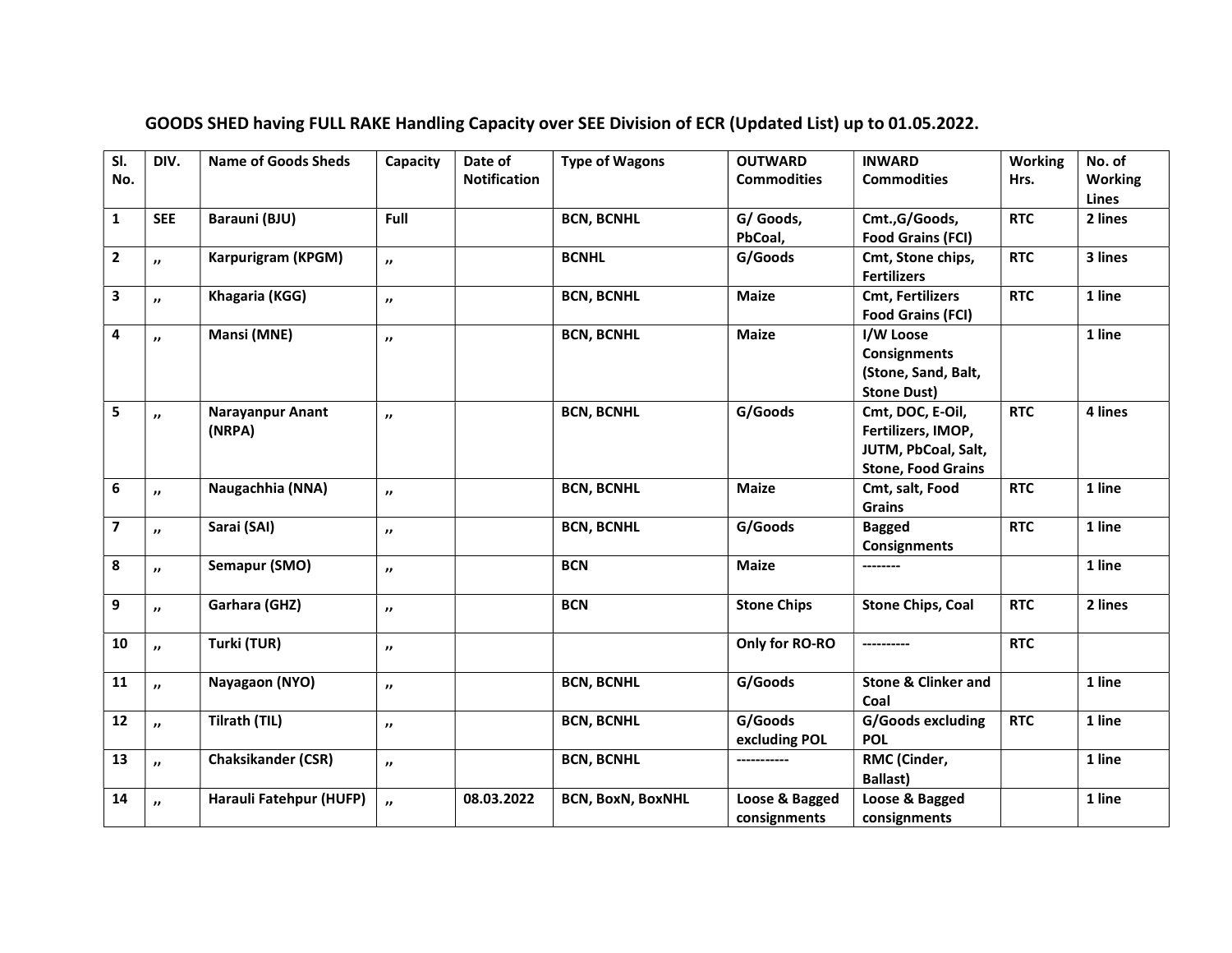| $\overline{\mathsf{S}}$<br>No. | DIV.                | <b>Name of Goods Sheds</b>         | Capacity                 | Date of<br><b>Notification</b> | <b>Type of Wagons</b>           | <b>OUTWARD</b><br><b>Commodities</b> | <b>INWARD</b><br><b>Commodities</b>                                                | Working<br>Hrs. | No. of<br><b>Working</b><br>Line(s) |
|--------------------------------|---------------------|------------------------------------|--------------------------|--------------------------------|---------------------------------|--------------------------------------|------------------------------------------------------------------------------------|-----------------|-------------------------------------|
| $\mathbf{1}$                   | <b>SPJ</b>          | <b>Bettiah (BTH)</b>               | Full                     |                                | <b>BCN, BCNHL</b>               | G/Goods                              | Cmt., Food Grains,<br><b>Fertilizers</b>                                           | <b>RTC</b>      | 1 line                              |
| $\mathbf{2}$                   | "                   | Chakia (CAA)                       | $\boldsymbol{\eta}$      |                                | <b>BCN, BCNHL, BoxN</b>         | G/Goods                              | Stone, Cmt.                                                                        | <b>RTC</b>      | 1 line                              |
| 3                              | ,,                  | Laheria Sarai (LSI)                | $\boldsymbol{\eta}$      |                                | <b>BCN, BCNHL</b>               | ---------                            | <b>Bagged Consignment</b><br>(Cmt.) Other than<br><b>Food Grains</b>               | <b>RTC</b>      | 1 line                              |
| $\overline{4}$                 | $\boldsymbol{v}$    | <b>Bapudham Motihari</b><br>(BMKI) | $\cdot$                  |                                | <b>BCN, BCNHL, BoxN</b>         | G/Goods                              | Cmt., Fertilizers, Food<br>Grains (FCI)                                            | <b>RTC</b>      | 1 line                              |
| 5                              | "                   | Raxaul (RXL)                       | "                        |                                | <b>BCN, BoxN, BOST , BoxNHL</b> | G/Goods                              | Ash, Fertilizers,<br><b>PbCoal Iron Steel,</b><br>Salt, Slag, Food Grains<br>(FCI) | <b>RTC</b>      | 3 lines                             |
| 6                              | $\boldsymbol{\eta}$ | Saharsa (SHC) Bagged only          | $\overline{\phantom{a}}$ |                                | <b>BCN, BCNHL</b>               | Maize                                | Cmt., Food Grains<br>(FCI), Stone, Salt                                            | <b>RTC</b>      | 2 lines of<br><b>Half rake</b>      |
| $\overline{\mathbf{z}}$        | $\boldsymbol{\eta}$ | Sonbarsha Kacheri (SBM)            | $\boldsymbol{\theta}$    |                                | <b>BCN</b>                      | ---------                            | G/Goods except POL,<br><b>Stone</b>                                                |                 | 1 line                              |
| 8                              | $\boldsymbol{\eta}$ | Khajauli (KJLI)                    | $^{\prime\prime}$        |                                | <b>BCN</b>                      | --------                             | Loose Commodity,<br><b>Stone, Cement</b><br>(Bagged)                               |                 | 1 line                              |
| $\boldsymbol{9}$               | $\boldsymbol{\eta}$ | Kanti (KTI)                        | "                        |                                | <b>BCN</b>                      | ---------                            | Loose Commodity,<br><b>Stone</b>                                                   |                 | 1 line                              |
| 10                             | $^{\prime \prime}$  | Sitamarhi (SMI)                    | $\boldsymbol{\eta}$      |                                | <b>BCN, BCNHL</b>               | <b>RMC</b>                           | Cmt., Food Grains,<br><b>Fertilizers (Bagged</b><br>only)                          | <b>RTC</b>      | 2 lines of<br><b>Half rake</b>      |
| 11                             | "                   | Dauram Madhepura<br>(DMH)          | "                        |                                | <b>BCN, BCNHL</b>               | <b>Maize</b>                         | Fertilizers, Cmt., Food<br>Grains                                                  | <b>RTC</b>      | 1 line                              |
| 12                             | $\boldsymbol{\eta}$ | Janakpur Road (JNR)                | $\boldsymbol{\eta}$      |                                | <b>BCN</b>                      | ---------                            | <b>Stone</b>                                                                       | <b>RTC</b>      | 1 line                              |
| 13                             | $\boldsymbol{\eta}$ | Hasanpur Road (HPO)                | $\boldsymbol{\eta}$      |                                | <b>BCN</b>                      | <b>Maize</b>                         | <b>Stone</b>                                                                       |                 | 1 line                              |
| 14                             | $\boldsymbol{\eta}$ | Tarsarai (TRS)                     | $\mathbf{v}$             |                                | <b>BCN</b>                      | ------                               | <b>Stone</b>                                                                       | <b>RTC</b>      | 1 line                              |
| 15                             | $^{\prime\prime}$   | Harinagar (HIR)                    | $\cdot$                  |                                | <b>BCN</b>                      | <b>Stone</b>                         | <b>Stone</b>                                                                       |                 | 1 line                              |

### GOODS SHED having FULL RAKE Handling Capacity over SPJ Division of ECR (Updated List) up to 01.05.2022.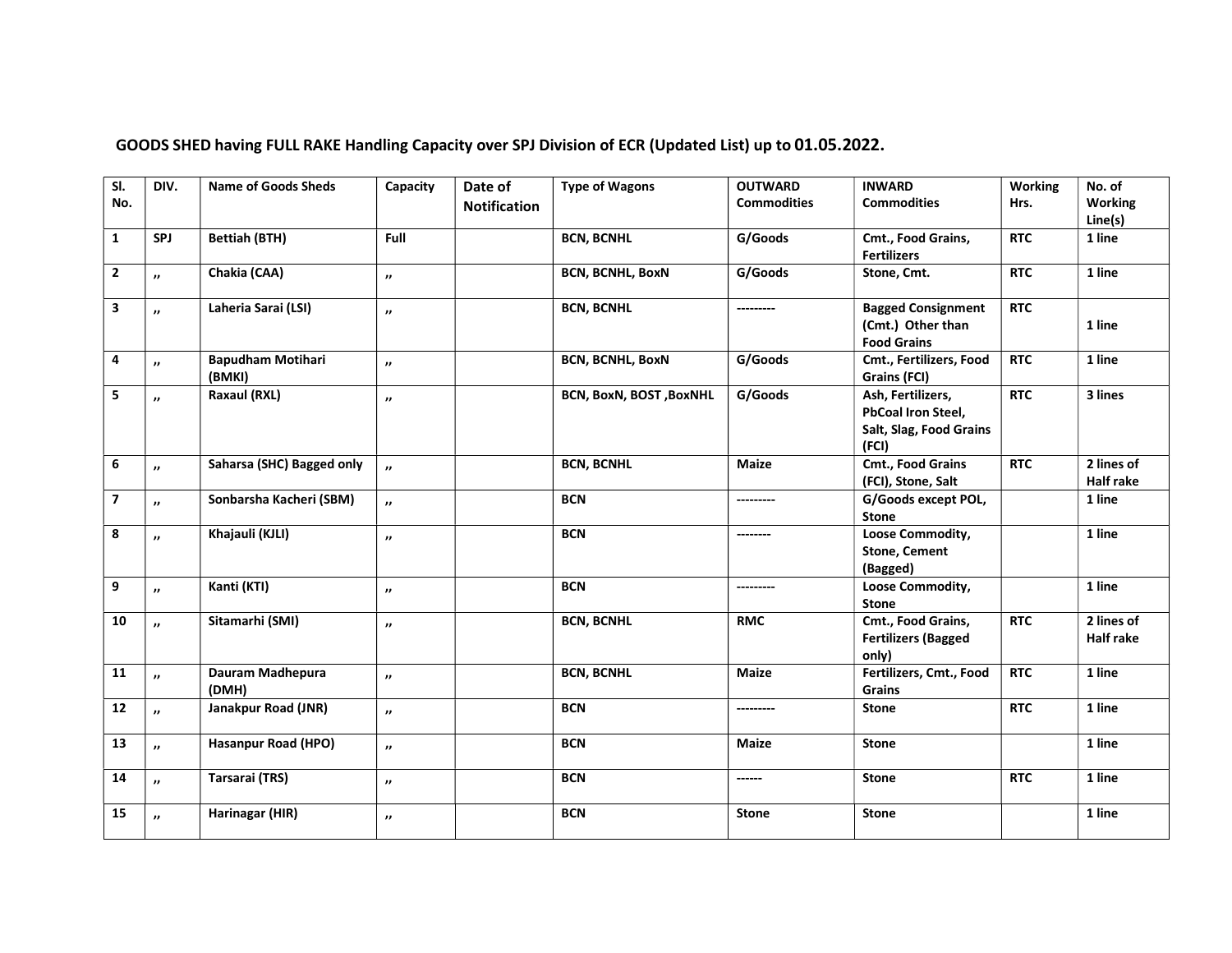| SI. | DIV.                  | <b>Name of Goods Sheds</b>                 | Capacity            | Date of             | <b>Type of Wagons</b> | <b>OUTWARD</b>                                                              | <b>INWARD</b>                                                        | <b>Working</b> | No. of         |
|-----|-----------------------|--------------------------------------------|---------------------|---------------------|-----------------------|-----------------------------------------------------------------------------|----------------------------------------------------------------------|----------------|----------------|
| No. |                       |                                            |                     | <b>Notification</b> |                       | <b>Commodities</b>                                                          | <b>Commodities</b>                                                   | Hrs.           | <b>Working</b> |
|     |                       |                                            |                     |                     |                       |                                                                             |                                                                      |                | Line(s)        |
| 16  | SPJ                   | Mahwal (MHL)                               | <b>Full</b>         |                     | <b>BCN</b>            | <b>Food Grains</b>                                                          | Stone Chips, Sand,<br>Cement, Food Grains,<br>Fertilizer             | <b>RTC</b>     | 1 line         |
| 17  | $\boldsymbol{\eta}$   | Riga (RIGA)                                | $^{\prime\prime}$   |                     | <b>BCN</b>            | --------                                                                    | <b>Stone Chips, Sand</b>                                             |                | 1 line         |
| 18  | $\cdot$               | <b>Purnea Court (PRNC)</b>                 | $\cdot$             |                     | <b>BCN, BCNHL</b>     | G/Goods                                                                     | ---------                                                            |                | 1 line         |
| 19  | $\boldsymbol{\eta}$   | Saharsa DD Line                            | $\cdot$             |                     | <b>BCN, BCNHL</b>     | G/Goods except<br><b>POL</b>                                                | G/Goods except POL                                                   |                | 1 line         |
| 20  | $\boldsymbol{\eta}$   | Muktapur, (MKPR)                           | $\boldsymbol{\eta}$ |                     | <b>BOBYN</b>          | <b>Miscellaneous</b><br>Goods (Jute)<br>vide 36/2021<br>dated<br>06.09.2021 | Ballast, Engg.<br><b>Materials like</b><br>Quarry & G/Goods          |                | 1 line         |
| 21  | $\boldsymbol{\theta}$ | Sarsi (SRSI)                               | $\boldsymbol{\eta}$ |                     | <b>BCN</b>            | Maize, G/Goods,<br><b>Food Grains</b>                                       | Stone Chips, Sand,<br>Ballast, RMC,<br>Cement, Food<br><b>Grains</b> |                | 1 line         |
| 22  | $\boldsymbol{\theta}$ | Salauna (SLNA)                             | $\boldsymbol{\eta}$ |                     | <b>BCN</b>            | Maize, G/Goods                                                              | ---------                                                            |                | 1 line         |
| 23  | $\overline{v}$        | Garhbaruari (GEB), P/F<br>No.2 (Line No.3) | $\boldsymbol{\eta}$ |                     | <b>BCN, BOBYN</b>     | -------                                                                     | <b>Construction</b><br><b>Materials</b>                              |                | 1 line         |
| 24  | $\boldsymbol{\theta}$ | Sakri (SKI)                                | $\boldsymbol{\eta}$ |                     | <b>BCN</b>            | RMC, Ballast                                                                | RMC, Ballast                                                         |                | 1 line         |
| 25  | $\boldsymbol{\theta}$ | Ramgarhwa (RGH)                            | $\boldsymbol{\eta}$ |                     | <b>BCN</b>            | All Goods except<br><b>Clinker</b>                                          | All Goods except<br><b>Clinker, Stone</b>                            |                | 1 line         |
| 26  | $\boldsymbol{\eta}$   | Kumarbagh (KUMB)                           | $\boldsymbol{\eta}$ |                     | <b>BCN, BCNHL</b>     | All types of<br>goods traffic<br>(Bagged &<br>Loose)                        | All types of goods<br>traffic (Bagged &<br>Loose)                    |                | 2 lines        |
| 27  | $\boldsymbol{\theta}$ | Darbhanga (DBG)<br>(Bagged Consignments)   | $\boldsymbol{\eta}$ |                     | <b>BCN, BCNHL</b>     | --------                                                                    | Cmt., Food Grains<br>except Loose<br><b>Consignments</b>             | <b>RTC</b>     | 1 line         |
| 28  | $\mathbf{v}$          | Narkatiaganj (NKE)                         | $\boldsymbol{\eta}$ |                     | <b>BCN, BCNHL</b>     | G/Goods                                                                     | -------                                                              |                | 1 line         |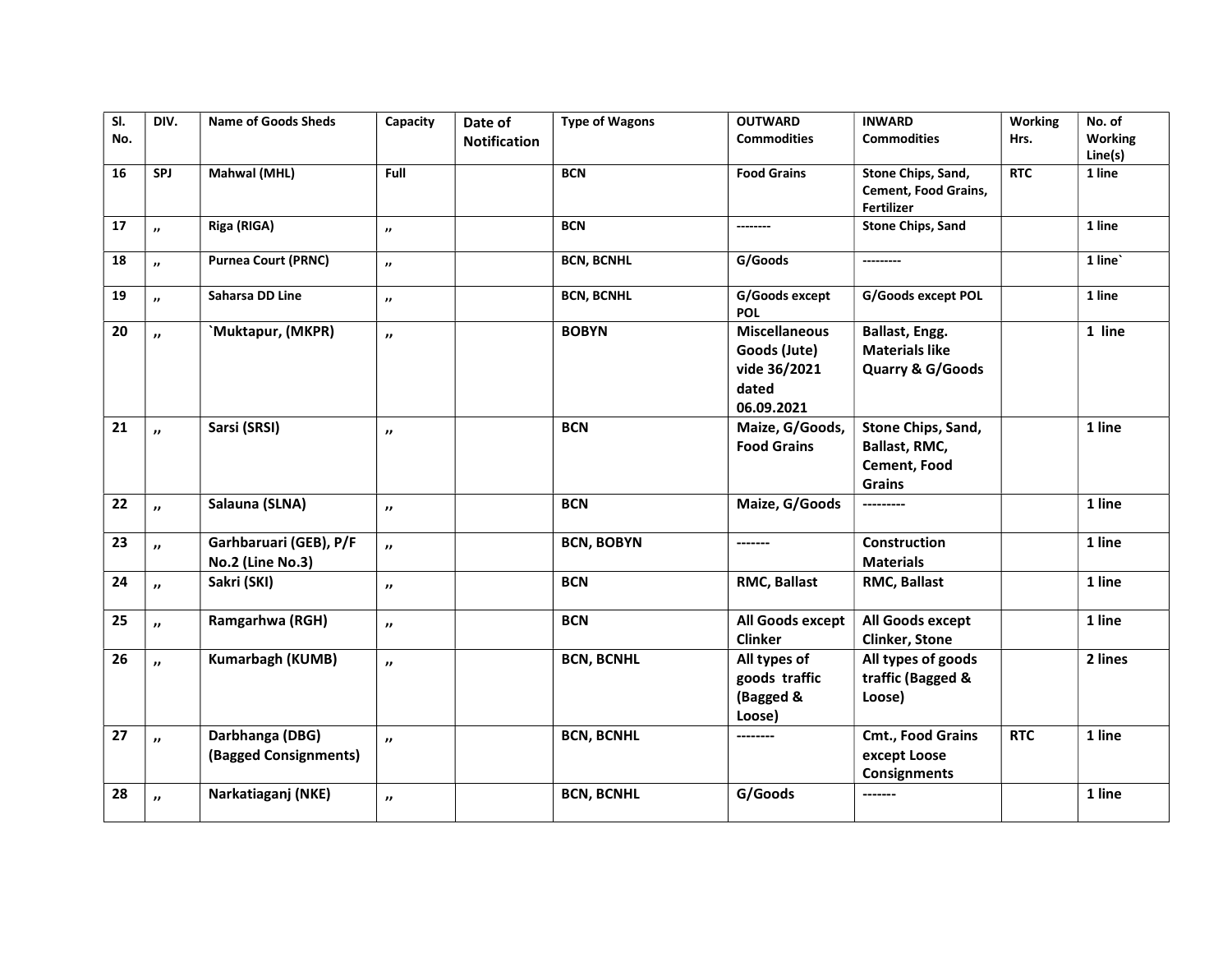| SI. | DIV.              | Name of Goods Sheds     | Capacity          | Date of             | <b>Type of Wagons</b>   | <b>OUTWARD</b>      | <b>INWARD</b>            | <b>Working</b> | No. of         |
|-----|-------------------|-------------------------|-------------------|---------------------|-------------------------|---------------------|--------------------------|----------------|----------------|
| No. |                   |                         |                   | <b>Notification</b> |                         | <b>Commodities</b>  | <b>Commodities</b>       | Hrs.           | <b>Working</b> |
|     |                   |                         |                   |                     |                         |                     |                          |                | Line(s)        |
| 29  | <b>SPJ</b>        | Tamuria (TMA)           | Full              | 02.01.2020          | <b>BCN, BCNHL</b>       |                     | Cinder, Ballast,         |                | 1 line         |
|     |                   |                         |                   |                     |                         |                     | <b>Stone Dust, Sand</b>  |                |                |
| 30  | $^{\prime\prime}$ | Saraygarh (SRGR)        | $^{\prime\prime}$ |                     | <b>BCN, BCNHL</b>       |                     | Construction             |                | 1 line         |
|     |                   |                         |                   |                     |                         |                     | <b>Materials</b>         |                |                |
| 31  | $^{\prime\prime}$ | <b>Badla Ghat (BHB)</b> | $^{\prime\prime}$ |                     | <b>BCN, BCNHL</b>       |                     | <b>Stone Chips</b>       |                | 1 line         |
|     |                   |                         |                   |                     |                         |                     |                          |                |                |
| 32  | $^{\prime\prime}$ | Kharpokhra (KPB)        | $^{\prime\prime}$ |                     | <b>BCN, BCNHL</b>       | ----------          | Cinder, Ballast,         |                | 1 line         |
|     |                   |                         |                   |                     |                         |                     | <b>Stone Chips, Sand</b> |                |                |
|     |                   |                         |                   |                     |                         | G/ Goods, Loose     |                          |                |                |
| 33  | $^{\prime\prime}$ | Dhang (DAG)             | $^{\prime\prime}$ | 08.12.2021          | <b>BOXN, BCN, BCNHL</b> | (Stone Chips) &     | Loose (Stone Chips)      |                | 2 lines        |
|     |                   |                         |                   |                     |                         | <b>Bagged (Food</b> | & Bagged (Food           |                |                |
|     |                   |                         |                   |                     |                         | Grains, Cement,     | Grains, Cement,          |                |                |
|     |                   |                         |                   |                     |                         | <b>Fertilizers)</b> | <b>Fertilizers</b> )     |                |                |